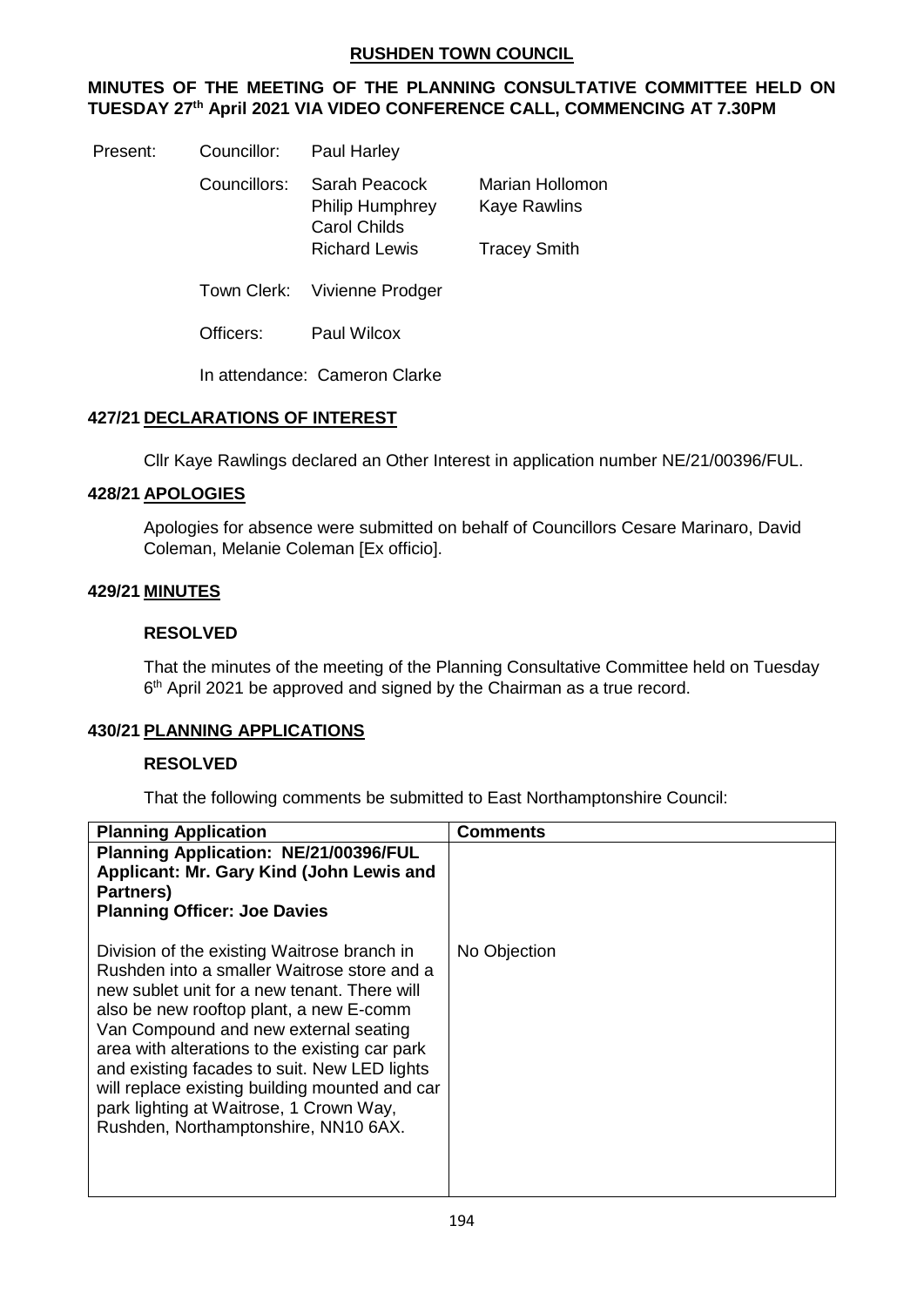| <b>Planning Application: NE/21/00406/FUL</b><br><b>Applicant: Mr. Jack McLoughlin</b><br>(Investment Street LTD)<br><b>Planning Officer: Chris Spong</b><br>Extension to 1st floor of the property and<br>alterations to fenestration including the<br>relocation of the entrance door to the "side"<br>of property to reflect the property being on<br>"rectory road" (Resubmission of<br>20/01688/FUL) at 18A Rectory Road,<br>Rushden, Northamptonshire, NN10 0AD.                                                                                | No Objection                                                                                                                                                                                                                                                                                                                                                                                                                                                                                                                                                                                                                                                                                                                                                                                                |
|------------------------------------------------------------------------------------------------------------------------------------------------------------------------------------------------------------------------------------------------------------------------------------------------------------------------------------------------------------------------------------------------------------------------------------------------------------------------------------------------------------------------------------------------------|-------------------------------------------------------------------------------------------------------------------------------------------------------------------------------------------------------------------------------------------------------------------------------------------------------------------------------------------------------------------------------------------------------------------------------------------------------------------------------------------------------------------------------------------------------------------------------------------------------------------------------------------------------------------------------------------------------------------------------------------------------------------------------------------------------------|
| Planning Application: NE/21/00409/VAR<br><b>Applicant: Mr. Ben Brett</b><br><b>Planning Officer: Susie Russell</b><br>Variation of condition 2 to allow for revision to<br>rear extension from flat roof to pitch roof<br>pursuant to 20/01151/FUL - Front porch<br>extension with lean to roof; single storey rear<br>extension and garage conversion at 4<br>Foskett Close, Rushden, Northamptonshire,<br><b>NN10 6PR.</b>                                                                                                                         | No Objection                                                                                                                                                                                                                                                                                                                                                                                                                                                                                                                                                                                                                                                                                                                                                                                                |
| Planning Application: NE/21/00423/FUL<br><b>Applicant: Mr. Lloyd Graham</b><br><b>Planning Officer: Susie Russell</b><br>First floor side extension over garage at 17<br>South Park, Rushden, Northamptonshire,<br><b>NN10 9LY.</b><br>Planning Application: NE/21/00439/FUL<br><b>Applicant: Mr. Matthias Gilbert</b><br><b>Planning Officer: Jacqui Colbourne</b><br>Erection of a 2.5m high block wall adjacent to<br>a 7.9m section of the boundary and a 4.3m<br>section of the side wall at 83 Hayway,<br>Rushden, Northamptonshire, NN10 6AQ. | No Objection<br>Erection of a 2.5m high block wall adjacent to a<br>7.9m section of the boundary and a 4.3m section<br>of the side wall at 83 Hayway, Rushden,<br>Northamptonshire, NN10 6AQ.<br>Rushden Town Council objects to this<br>application for the following reasons:<br>1. The height of the proposed wall would be<br>overbearing to neighbouring properties.<br>The scale and mass of the wall would be<br>2.<br>totally out of keeping with existing<br>properties and detrimental to the street<br>scene.<br>3. Insufficient information has been<br>submitted regarding the construction of<br>the wall. There are no drawings<br>indicating what foundations are<br>intended. With a wall of this height and<br>location it would be imperative that<br>adequate foundations are prepared. |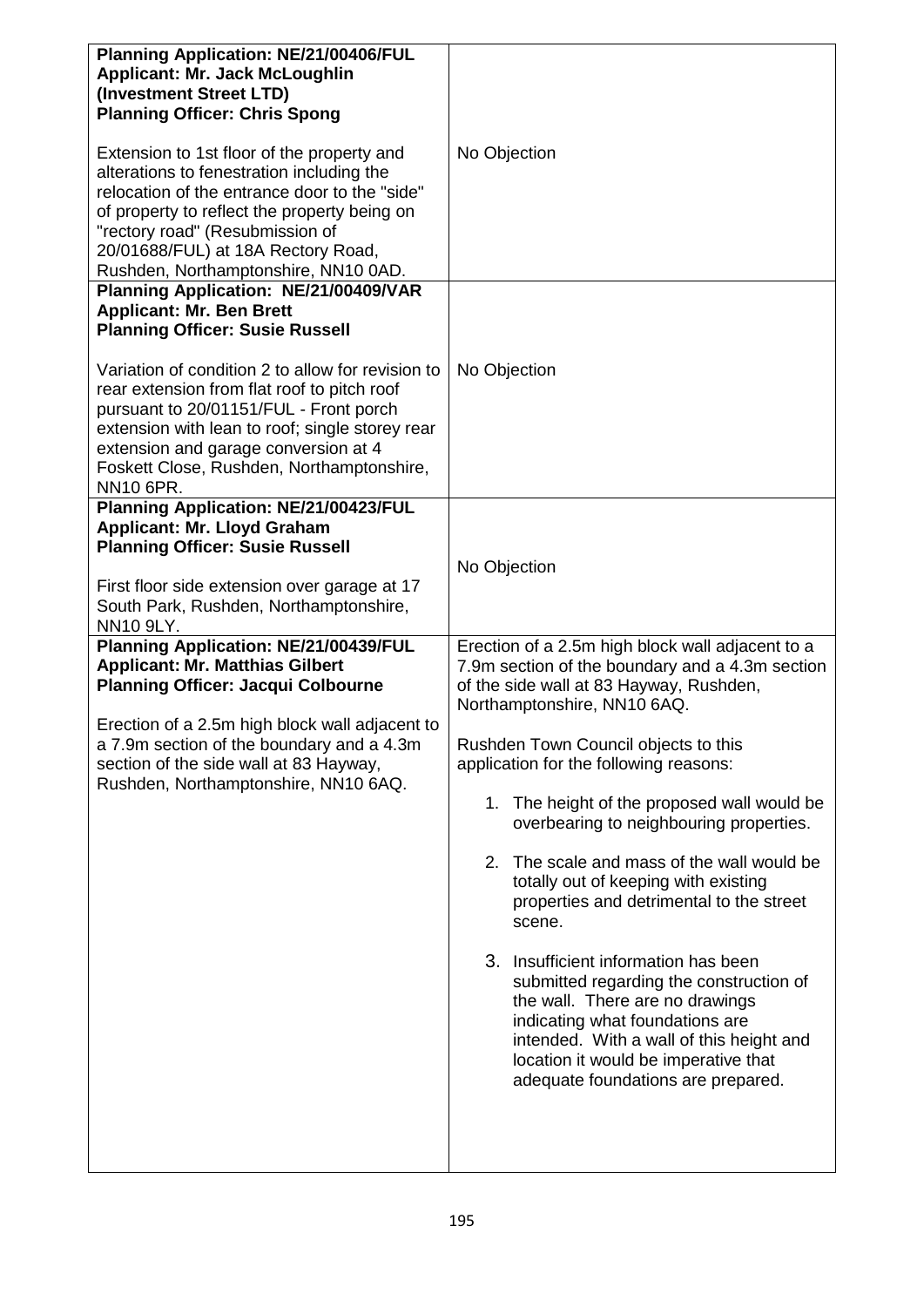| Planning Application: NE/21/00501/FUL          |                                                                                           |
|------------------------------------------------|-------------------------------------------------------------------------------------------|
| Applicant: Mr. & Mrs. Dan Hayward              | Rushden Town Council notes the comments                                                   |
| <b>Planning Officer: Joe Davies</b>            | from LHA and providing there is sufficient                                                |
|                                                | parking for a four bedroom property, we have no                                           |
| Two-storey front extension, internal           | objection to this application.                                                            |
| alterations and alterations to fenestration at |                                                                                           |
| 15 Lynford Way, Rushden,                       |                                                                                           |
| Northamptonshire, NN10 9LZ.                    |                                                                                           |
| <b>Planning Application: NE/21/00502/FUL</b>   | Rushden Town Council objects to the application                                           |
| <b>Applicant: Mr. &amp; Mrs. Howe</b>          | for the following reasons:                                                                |
| <b>Planning Officer: Jacqui Colbourne</b>      |                                                                                           |
|                                                |                                                                                           |
| Removal of existing side extension and         |                                                                                           |
| attached shed; Proposed two storey side        | Parking – We consider the proposed parking<br>arrangements will be unworkable. The tandem |
| extension at 71 Victoria Road, Rushden,        |                                                                                           |
| Northamptonshire, NN10 0AS.                    | parking is not ideal and it is questionable the                                           |
|                                                | third parking space is feasible and would require                                         |
|                                                | reversing onto a difficult access.                                                        |
|                                                |                                                                                           |
|                                                | Access – We note the LHA comments and do                                                  |
|                                                | not consider the access meets the requirements                                            |
|                                                | stated by the LHA.                                                                        |
| Planning Application: NE/21/00506/FUL          |                                                                                           |
| Applicant: Mr. & Mrs. A Martyn                 |                                                                                           |
| <b>Planning Officer: Susie Russell</b>         |                                                                                           |
|                                                | No Objection                                                                              |
| Erection of single storey rear extension at 17 |                                                                                           |
| Comfrey Close, Rushden, Northamptonshire,      |                                                                                           |
| <b>NN10 0GL.</b>                               |                                                                                           |
| Planning Application: NE/21/00590/PDU          |                                                                                           |
| <b>Applicant: Mr. Ricky Simmonds</b>           | Rushden Town Council objects to this                                                      |
| <b>Planning Officer: Pete Baish</b>            | application for the following reasons:-                                                   |
|                                                |                                                                                           |
| Conversion of offices to 4no flats. All flats  | 1. We are concerned about the lack of                                                     |
| have adequate light and are at ground or first | parking within the scheme, we note LHA                                                    |
| floor level at 6 Alfred Street, Rushden,       | latest comments but feel there is still                                                   |
| Northamptonshire, NN10 9YS.                    | insufficient parking.                                                                     |
|                                                |                                                                                           |
|                                                | 2. Proposed Flat 1 and Flat 2 do not                                                      |
|                                                | meeting minimum space standard and                                                        |
|                                                | are therefore in conflict with the Core                                                   |
|                                                | Spatial strategy.                                                                         |

## **431/21 PLANNING DECISIONS**

Members were advised of the following planning applications at variance with the views of the Town Council.

### *Refuse Planning Permission*

**NE/21/00182/FUL** - Demolition of existing lean-to, construction of rear extension with habitable loft space at 148A Avenue Road, Rushden, Northamptonshire, NN10 0SW.

[*RTC No Objection*]

### **RESOLVED**

Members noted the information and reiterate previous comments.